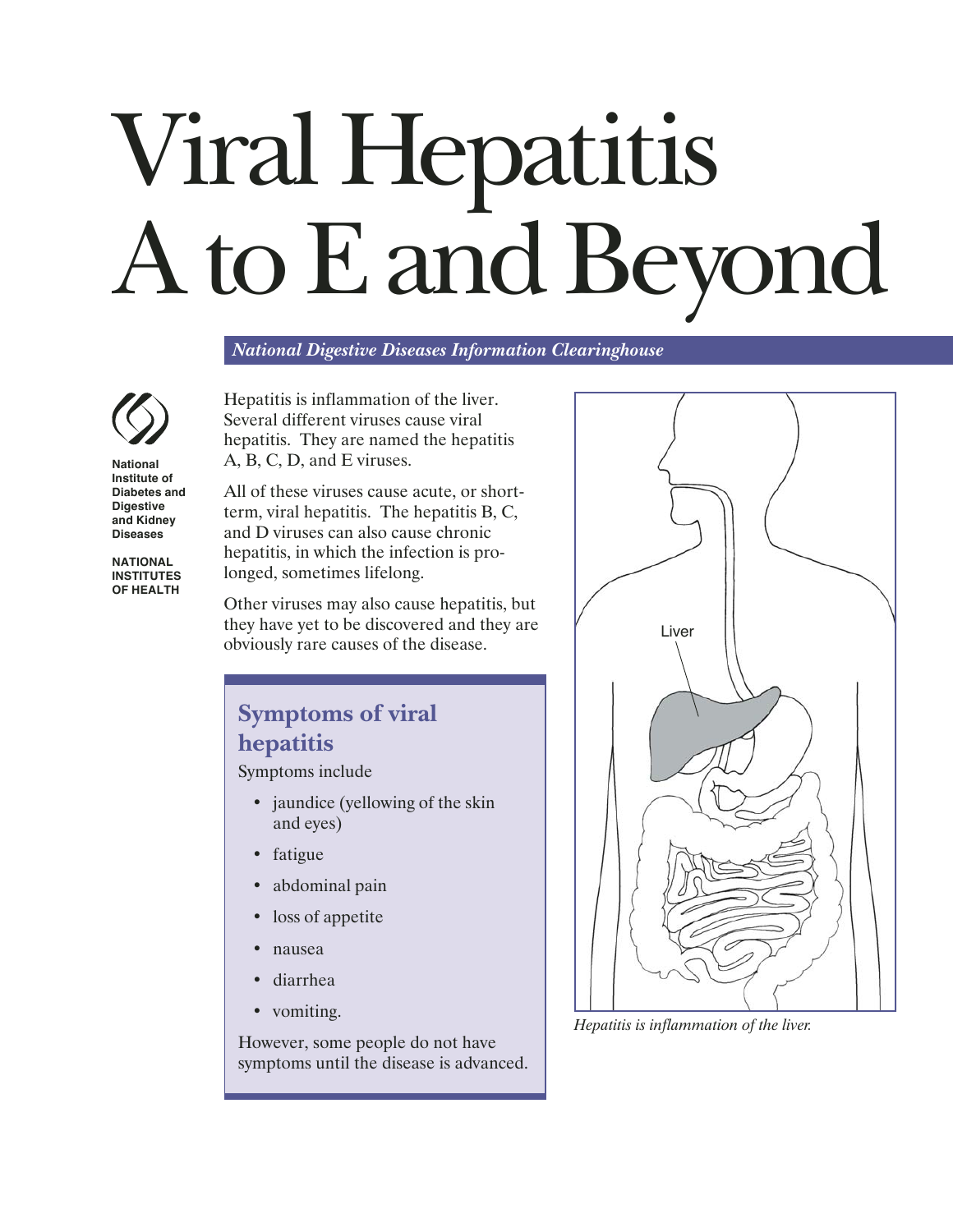# **Hepatitis A**

#### **Disease Spread**

Primarily through food or water contaminated by feces from an infected person. Rarely, it spreads through contact with infected blood.

## **People at Risk**

International travelers; people living in areas where hepatitis A outbreaks are common; people who live with or have sex with an infected person; and, during outbreaks, day care children and employees, sexually active gay men, and injection drug users.

#### **Prevention**

The hepatitis A vaccine; also, avoiding tap water when traveling internationally and practicing good hygiene and sanitation.

#### **Treatment**

Hepatitis A usually resolves on its own over several weeks.

# **Hepatitis B**

#### **Disease Spread**

Through contact with infected blood, through sex with an infected person, and from mother to child during childbirth.

## **People at Risk**

Injection drug users, people who have sex with an infected person, men who have sex with men, children of immigrants from disease-endemic areas, people who live with an infected person, infants born to infected mothers, health care workers, and hemodialysis patients.

#### **Prevention**

The hepatitis B vaccine.

#### **Treatment**

Drug treatment with alpha interferon or lamivudine.

# **Hepatitis C**

#### **Disease Spread**

Primarily through contact with infected blood; less commonly, through sexual contact and childbirth.

## **People at Risk**

Injection drug users, hemodialysis patients, health care workers, people who have sex with an infected person, people who have multiple sex partners, infants born to infected women, and people who received a transfusion of blood or blood products before July 1992 or clotting factors made before 1987.

#### **Prevention**

There is no vaccine for hepatitis C—the only way to prevent the disease is to reduce the risk of exposure to the virus. This means avoiding behaviors like sharing drug needles or sharing personal items like toothbrushes, razors, and nail clippers with an infected person.

#### **Treatment**

Drug treatment with alpha interferon or combination treatment with interferon and the drug ribavirin.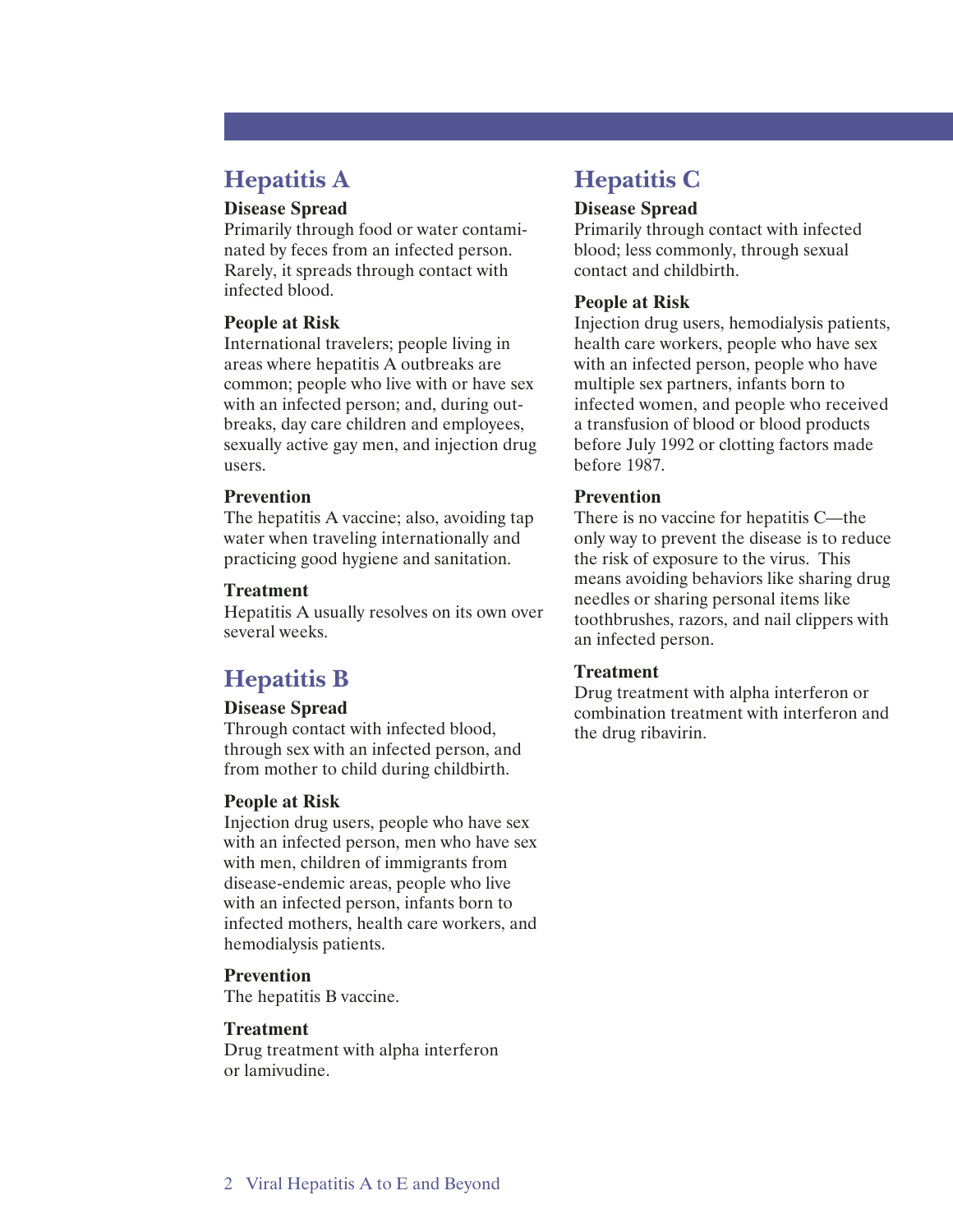## **Hepatitis D**

## **Disease Spread**

Through contact with infected blood. This disease occurs only in people who are already infected with hepatitis B.

#### **People at Risk**

Anyone infected with hepatitis B. Injection drug users who have hepatitis B have the highest risk. People who have hepatitis B are also at risk if they have sex with a person infected with hepatitis D or if they live with an infected person.

#### **Prevention**

Immunization against hepatitis B for those not already infected; also, avoiding exposure to infected blood, contaminated needles, and an infected person's personal items (toothbrush, razor, nail clippers).

#### **Treatment**

Drug treatment with alpha interferon.

# **Hepatitis E**

#### **Disease Spread**

Through food or water contaminated by feces from an infected person. This disease is uncommon in the United States.

## **People at Risk**

International travelers; people living in areas where hepatitis E outbreaks are common; and people who live or have sex with an infected person.

#### **Prevention**

There is no vaccine for hepatitis E—the only way to prevent the disease is to reduce the risk of exposure to the virus. This means avoiding tap water when traveling internationally and practicing good hygiene and sanitation.

#### **Treatment**

Hepatitis E usually resolves on its own over several weeks to months.

# **Other Causes of Viral Hepatitis**

Some cases of viral hepatitis cannot be attributed to the hepatitis A, B, C, D, or E viruses. This is called non A...E hepatitis or hepatitis X. Scientists have identified several candidate viruses, but none have been proven to cause hepatitis. The search for the virus responsible for hepatitis X continues.

## **For More Information**

Information about viral hepatitis is also available from

American Liver Foundation 75 Maiden Lane, Suite 603 New York, NY 10038 Phone: (800) GO–LIVER (465–4837) Internet: www.liverfoundation.org

Centers for Disease Control and Prevention National Center for Infectious Diseases Hepatitis Branch 1600 Clifton Road Atlanta, GA 30333 Phone: (888) 443–7232 Internet: www.cdc.gov/ncidod/ diseases/hepatitis

Hepatitis Foundation International 30 Sunrise Terrace Cedar Grove, NJ 07009–1423 Phone: (800) 891–0707 or (973) 239–1035 Internet: www.hepfi.org